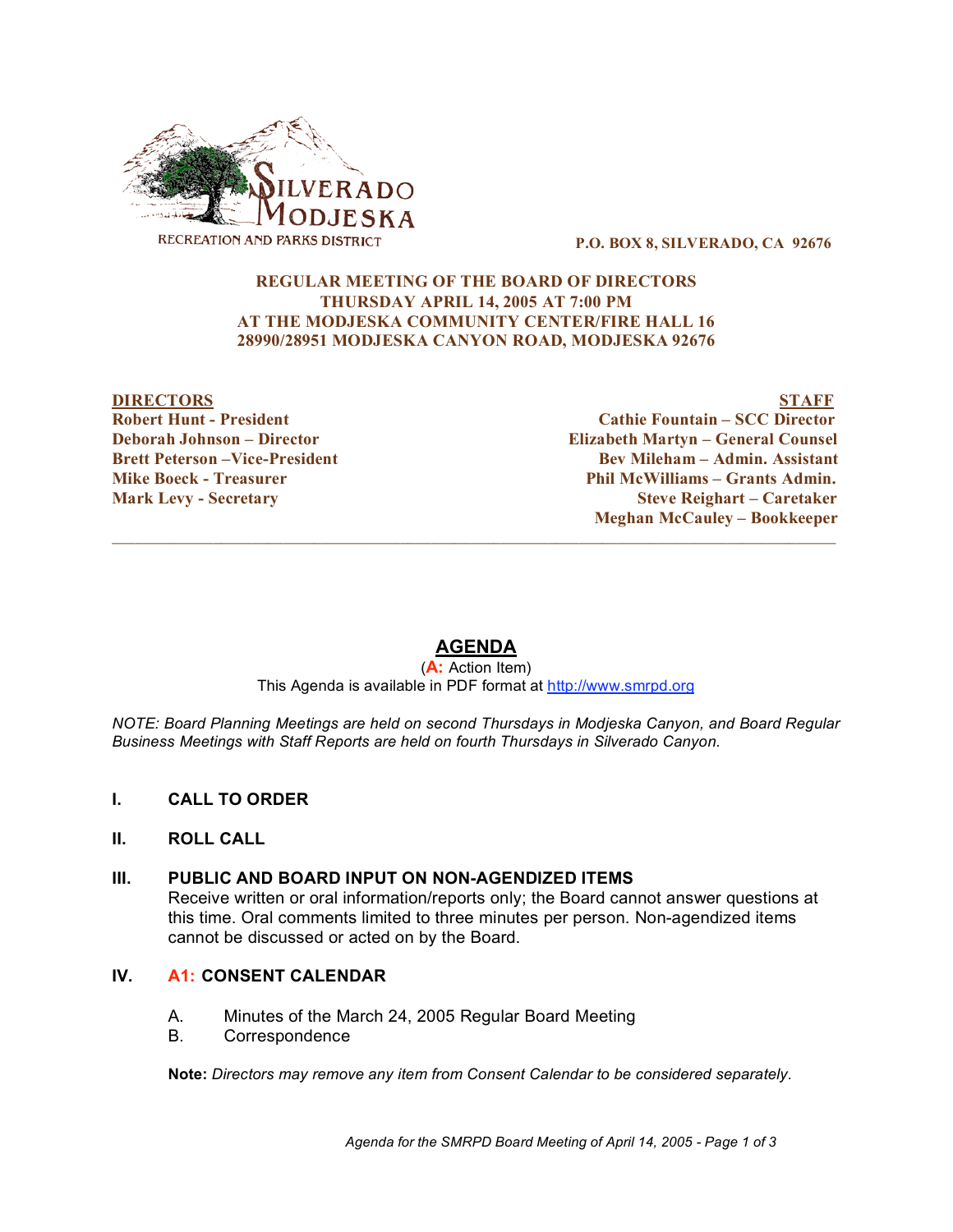### **VI. PAYMENT OF DISTRICT BILLS**

Approval of Payment Requests totaling **\$14,665.48**:

**A2: Transmittal 03-05E for \$1280.00 total to SMRPD B of A Bank Account:** SMRPD \$1,280.00 Reimburse SCE Deposit on Acct. #2-26-715-0126

## **A3: Transmittal 04-05A for \$100.00 total for Directors' compensation for the Regular Board Meeting of March 24, 2004 to:**

| Director Boeck | \$50.00 |
|----------------|---------|
| Director Levy  | \$50.00 |

#### **A4: Transmittal 04-05B for \$12,890.87 total to:**

| County of Orange         | \$938.59 Invoice #232526                               |
|--------------------------|--------------------------------------------------------|
| <b>Phil McWilliams</b>   | \$795.00 Reimburse H2 Environmental                    |
| Ware Disposal            | \$215.81 Invoice #54101028, 54101029                   |
| SBC.                     | \$50.72 714-649-2428 & 2850, 03/10/05                  |
| Hale & Company           | \$3.75 Invoice Dated 03/31/05                          |
| State of California      |                                                        |
| Dept. of HCD             | \$22.00 Registration renewal, Decal #CCE5382           |
| SCWD (Water)             | \$30.00 Acct. #10001600, 10059300, 10059600, Late Fees |
| K.J. Snyder &            |                                                        |
| <b>Associates</b>        | \$505.00 Inv. #4611, 4585                              |
| Katzmaier Newell<br>Kehr | \$10,330.00 Inv. #107104-6700 (ARCHITECT)              |

#### **A5: Transmittal 04-05C for \$394.61 total to:**

Mike Boeck  $$394.61$  Reimbursement

#### **VII. OTHER DISTRICT BUSINESS**

- A. **A6:** Confirm previous Board consensus for \$1,500 contractual payment to Caretaker Steve Reighart for services rendered in the month of March 2005 without caretaker's residence being available for occupancy.
- B. **A7:** Clarify intentions for operation of Silverado Children's Center
- C. **A8:** Resolution #041405-1 to comply with statutory and procedural requirements for Conflict of Interest issues.

#### **VIII. COMMITTEES**

*NOTE: There will be no discussion of Committee issues unless specifically agendized here, or added to the Agenda by majority vote of the Board in Section III of this Agenda to address issues that require immediate attention, for reasons to be explained in the motion to add. This Committee listing shall not be used as a mechanism to discuss nonagendized topics.*

- A. RECREATION (Levy, Peterson)
	- 1. Discuss Recreation Program progress and activities scheduled for Spring Quarter.
- B. FINANCE (Boeck, Johnson)
- C. PERSONNEL (Hunt, Johnson)
- D. FACILITIES AND SAFETY (Johnson, Peterson)